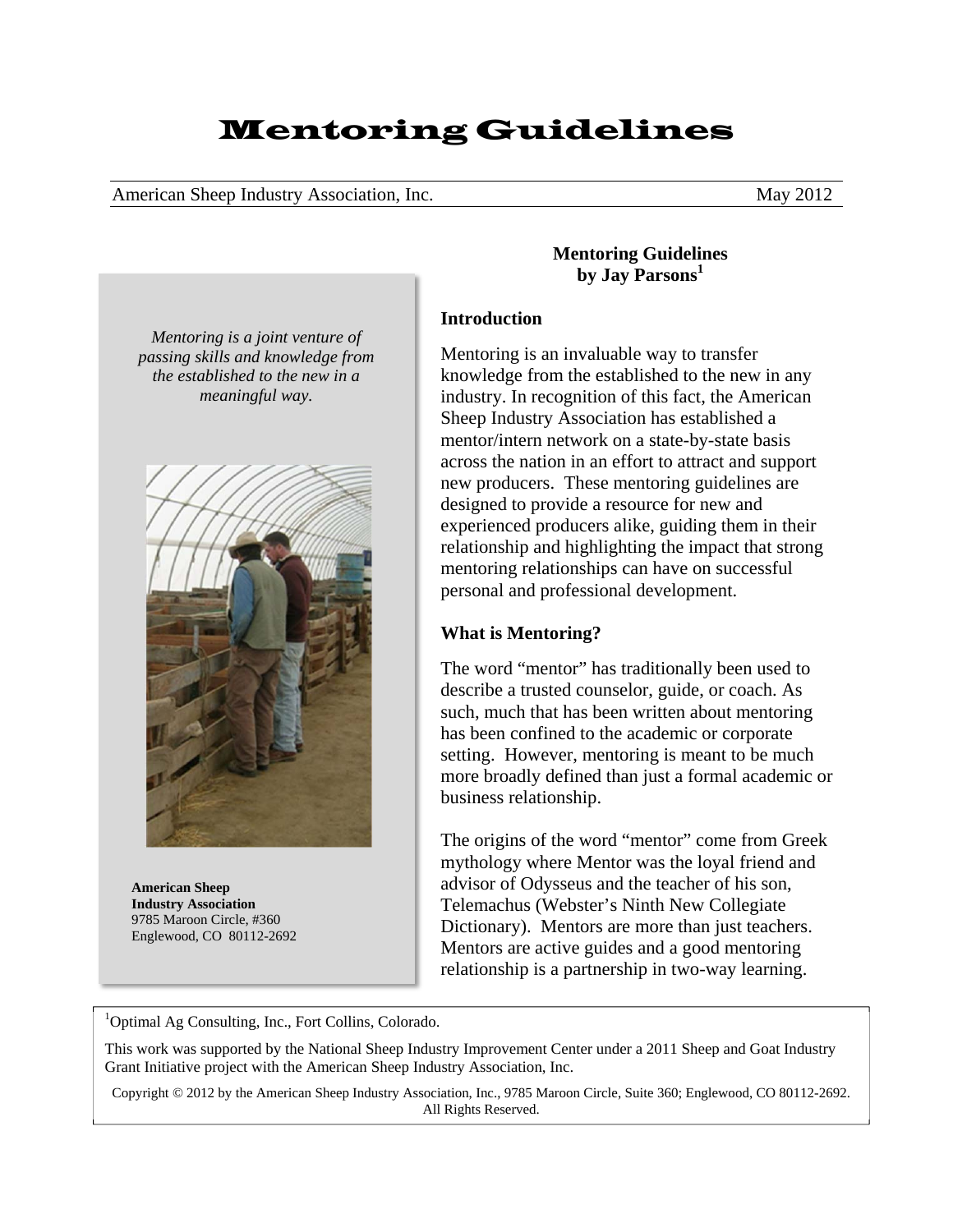The mentor usually brings a significant level of experience to the relationship. They are often thought of as having "been there and done that." On the other hand, the mentee typically brings less experience to the table. They are looking to enhance their skill set, expand their network, and get some career guidance. However, the mentoring process is a joint venture. It's an opportunity for the mentor and mentee to focus together on the mentee's growth and development needs. Along the way, the mentor is sure to benefit from the process of learning how to pass on skills and knowledge in a meaningful way.

In summary, mentoring is about

- Passing on knowledge in a meaningful way.
- Enhancing skill sets and expanding networks.
- Learning to value differences in approach and philosophy.
- A partnership in two-way learning.

Mentoring is not about

- Managing inexperienced people. Mentors do not "fix" problems. Rather, they help the mentees see the big picture and develop a plan of their own.
- Sponsoring young producers. Mentees should bring a "can do" attitude to the table. They should be just as willing to provide answers as they are to ask for them. Mentors are not professional teachers. They are experienced people willing to give back to the industry.
- Offering spontaneous or casual advice.

## **Description of Benefits**

### *Mutual Benefits*

A good mentoring relationship benefits all parties involved. The reason being is that everyone brings some type of knowledge to the table to be shared. There is something to be said about strength in numbers. Most people face big fears when embarking on a new adventure. Having someone to openly discuss ideas with is good for both the mentee and the mentor. By acknowledging professional goals and aspirations, mentoring is beneficial to both the mentee and the mentor in sustaining growth and achieving objectives. Excellence in any field requires coaching. Coaches see things that you don't and they hold you accountable.

In a healthy mentoring relationship, the mentor will bring experience and valuable knowledge to the table to share and explore further. The mentee will bring enthusiasm and an open mind. Mutually, this solution focused approach will reflect positively on the entire industry as well as successfully shepherding the mentee's entry into the business.

### *Mentee Benefits*

The transition from being someone interested in the business to being a business owner can be overwhelming. In agriculture, this is doubly the case because you are not only dealing with the daunting task of learning to run a business but you are also dealing with learning about the biological and environmental variables involved with growing food and fiber. A personally and professionally supportive colleague to guide you through this time is extremely valuable. Your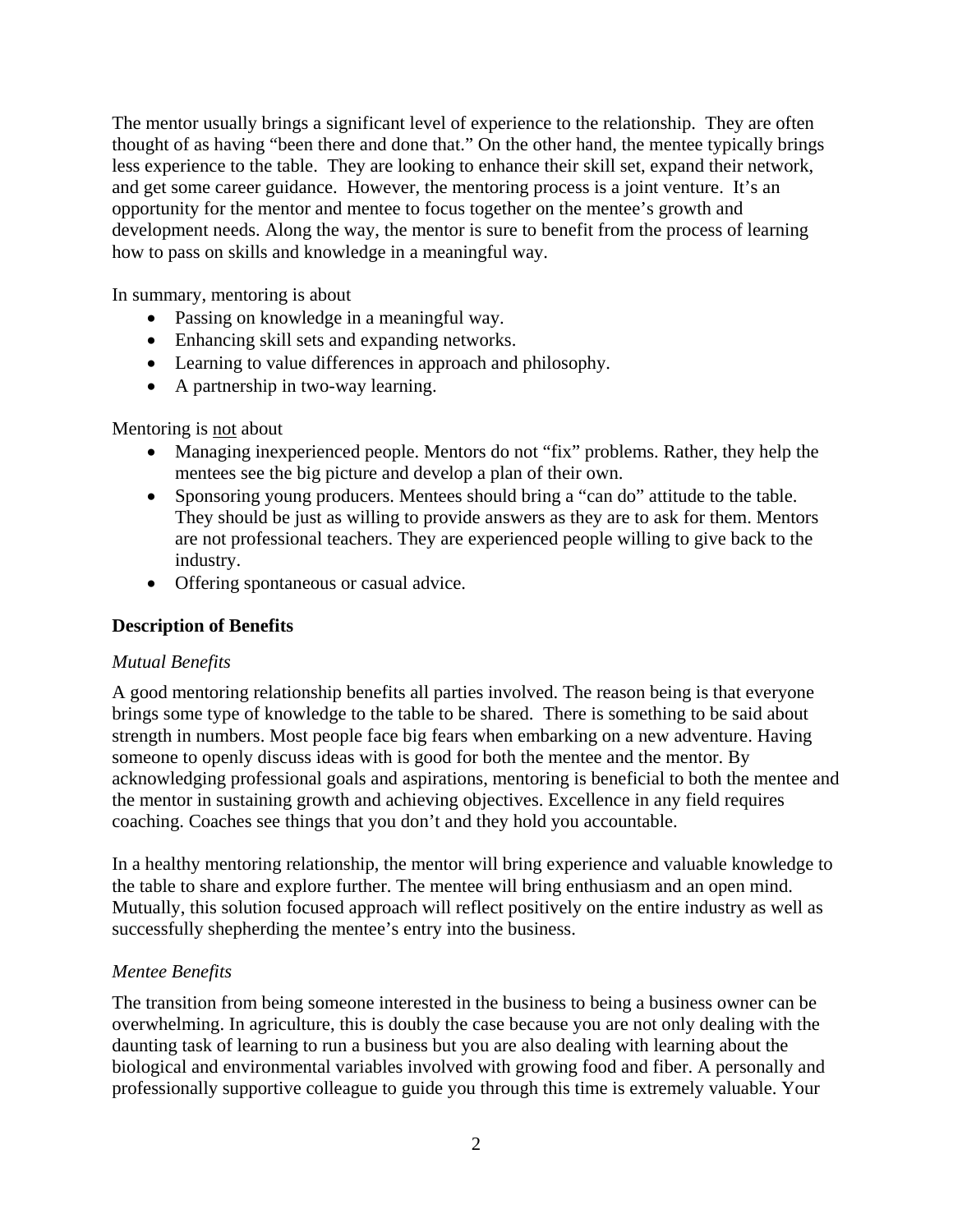mentor will provide you with knowledgeable experience and the contacts you need to get a successful start in the business.

As you start your business, you will find your mentor to be an invaluable resource and source of support when you encounter difficulties and challenging situations. However, remember that your mentor will not have all of the answers. You are encouraged to think and act independently in managing your business. As much as anything, your mentor is there to provide empathy and understanding that provide you with the courage and confidence you need to move forward. Together, your mentor's experience and knowledge coupled with your enthusiasm and "can do" attitude should make a formidable team.

# *Mentor Benefits*

The benefits of being a mentor are often overlooked. As a mentor, you will experience the satisfaction of shepherding someone new into the business. You will benefit from their youthful enthusiasm and open mind. At times you may be challenged to successfully communicate your skills and knowledge to them in a meaningful way. However, with that challenge, will come greater appreciation and understanding of the skills and knowledge you possess. There's a saying in education that you really don't learn your subject matter until you are successful in teaching it to someone else. As a mentor, you will find yourself becoming more confident in what you do and don't know as a result of your mentoring relationship. You will find yourself more confident and knowledgeable about sharing what you know with others in the business.

Another great benefit of the mentoring relationship is the "passing up" of the latest knowledge and up-to-date information to the mentor from the newly educated mentee. The mentee's enthusiasm and open mind to seek and employ new information will provide the mentor with an influx of new ideas. This positive situation will encourage candid, solution focused discussions of the difficulties faced by producers which lead to a more inspired approach to the business.

# **The Mentoring Relationship**

# *Mutual Responsibilities*

- Bring enthusiasm, optimism, sensitivity, and respect to the relationship.
- Be open to new ideas and feedback.
- Recognize that the discussion may focus on the mentor's or the mentee's operation and associated objectives and goals.
- Commit to the highest standards of professional conduct, including full confidentiality of discussions.
- The mentor is not a professional coach. They are experienced producers who are willing to give back to the industry. The mentor will not be held liable for any advice and/or suggestions given. It is entirely up to the mentee to perform the required due diligence on any suggestion given.
- Make a commitment of time and energy. However, the mentor is not being compensated in any way and therefore the mentee should be respectful of the mentor's time commitment.
	- o The default expected time commitment should not be more than an hour per month.
	- o The default expected length of the commitment should not be more than a year.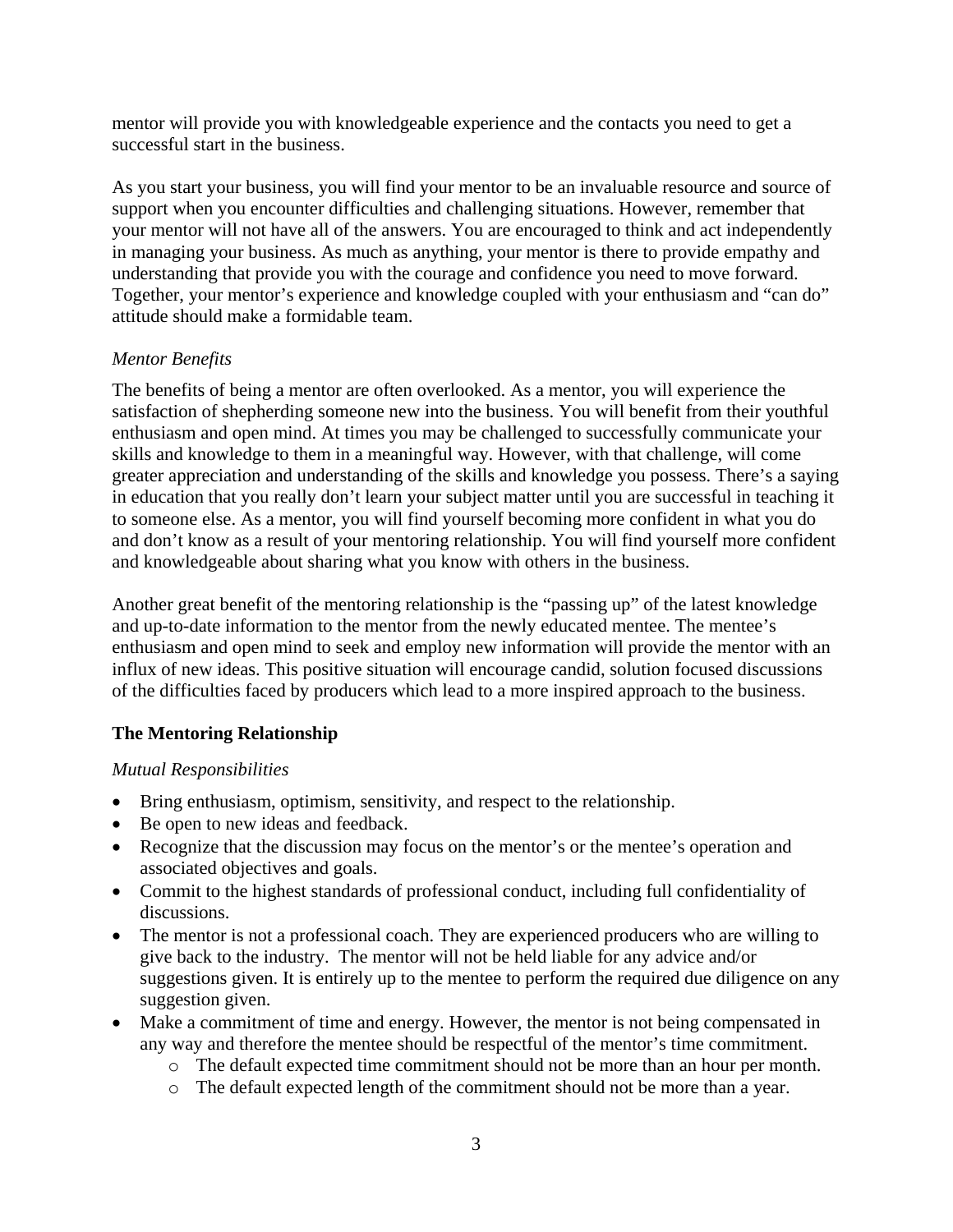- Both parties should always come to the meetings prepared.
- Relationships can be maintained by face-to-face meetings, telephone calls, emails or a combination.
- Promptly reschedule any meeting time that can't be met.
- Periodically assess and celebrate progress.
- Periodically evaluate the mentoring relationship to see if it should continue, be modified or terminated. Each party reserves the right to end the relationship if it is not working for them.
- Notice to end the mentoring should allow for at least one meeting where a final review and proper closure can take place.

# *Mentee Role and Responsibilities*

The mentoring relationship should be mentee-driven and mentor-guided. As such, the mentee should seek to accept full ownership of the relationship as follows.

- The mentee takes responsibility for scheduling meetings with the mentor.
- Establishes a "vision plan" for their operation and, with the help of the mentor, prioritizes professional needs and goals.
- The mentee is respectful of the mentor's time commitment by identifying, planning, and preparing issues for discussion.
- The mentee is willing to share fears and concerns with the mentor knowing that it is acceptable and natural to sometimes feel lost or frightened.
- The mentee is open to a non-academic perspective of the industry.
- The mentee is respectful of the mentor's operation, family, and employees.
- The mentee should make only positive or neutral comments about the mentor to others being careful to preserve trust and confidentiality.
- The mentee clarifies with the mentor the preferred method for conveying the mentor's information and knowledge while being respectful of the mentor's active operation and business activities.
- With the mentor's assistance, the mentee strives to develop a professional rapport with others in the industry.
- The mentee strives to be a receptive and active listener, knowing that constructive feedback is an essential element to continuous professional growth.

# *Mentor Role and Responsibilities*

As the guide in the relationship, the mentor accepts the following responsibilities.

- The mentor actively listens to the needs and goals of the mentee, and asks challenging questions.
- The mentor helps the mentee establish a vision plan and short- and long-term goals.
- The mentor strives to learn and practice the ability to give constructive feedback.
- The mentor strives to help the mentee become a fully independent producer, recognizing that the mentee has ultimate responsibility for their personal and professional decisions.
- The mentor appreciates that mentees will often need time and practice to translate their advice and guidance into improved skills and practices.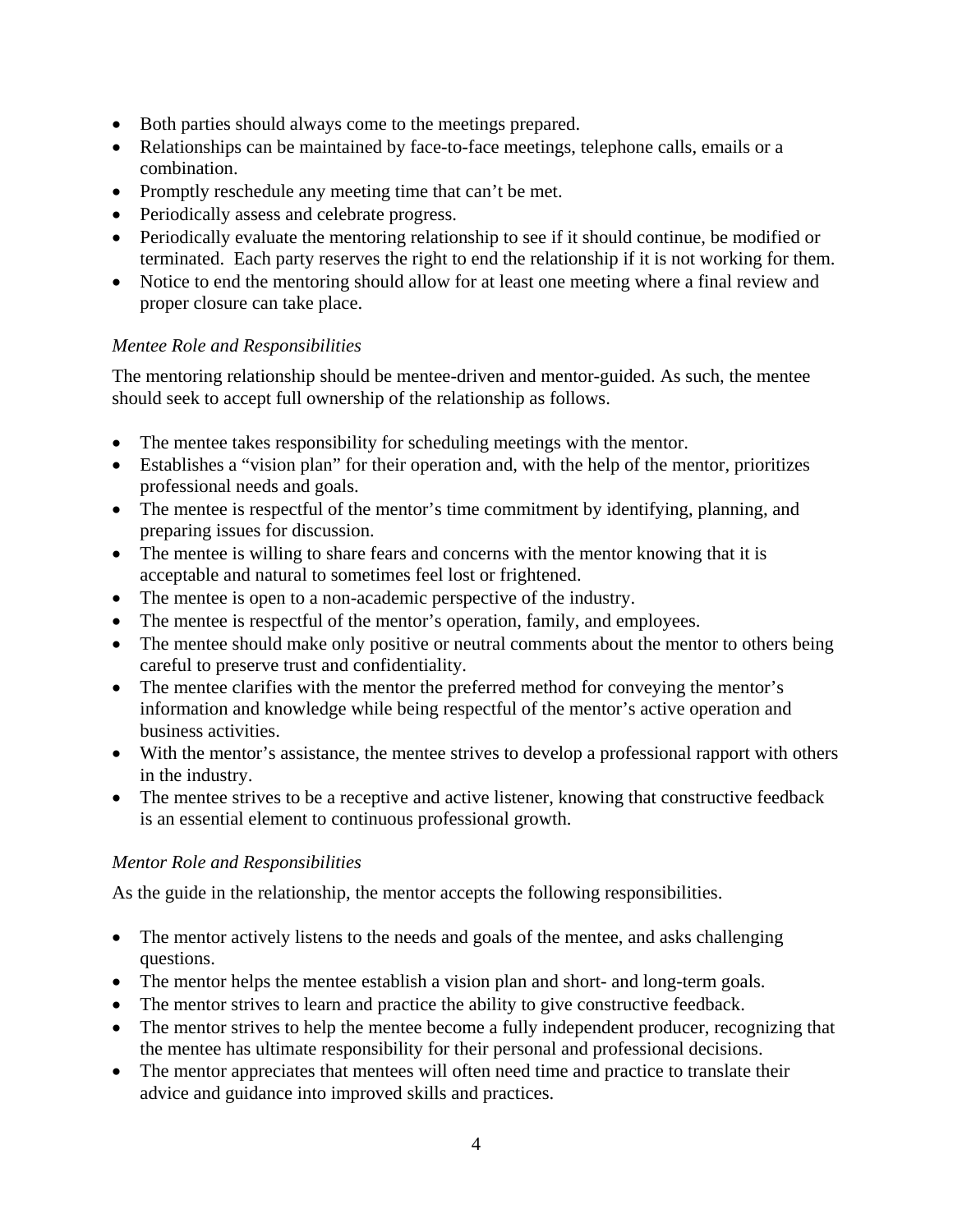- The mentor helps guide the mentee in the decision making process and, where applicable, gives validity to mentees' observations using past experiences.
- The mentor encourages self-directed learning by the mentee providing resources and solutions (e.g., internet sites, texts, or networking professionals).
- The mentor helps the mentee learn and improve communication skills with others in the industry and thus to create positive professional relationships.
- The mentor should adjust mentoring to meet the mentee's changing needs, such as providing verbal encouragement, demonstrating skills, or just being available if needed.
- The mentor should make only positive or neutral comments about the mentee to others. The mentee should trust that the mentor is there to support them and will do so in confidentiality.
- Mentors should recognize their limitations and avoid working with the mentee in ways that exceed those limitations. Should a mentor sense there is a conflict of interest between the mentoring and any other role, the mentor should make this conflict known to the mentee as soon as is practicable.

# **The Mentoring Life Cycle**

## *Establishing a Mentoring Relationship*

- A. Types of Mentoring Relationships
	- 1. Formal vs. Informal

A formal mentoring relationship involves establishing mentoring rules of engagement in writing. This would spell out specifically when meetings are to take place, where they will take place, and how long they will last, and how often they will occur. It can also establish specific topics that will be covered or not covered in the discussions.

Usually a formal written mentoring agreement is not needed. However, should either party feel more comfortable with it being established, the other party should not object. Informal mentoring agreements are just handshake deals with no formal meeting arrangements established. For most, this type of agreement will work just fine but, if you are more comfortable with taking pieces of these mentoring guidelines and establishing a written agreement between the two of you, then it can easily enough be done and may, in the long run, make for a more professional and productive relationship.

2. Virtual vs. Face-to-Face

This is largely a function of physical locations and schedules. A face-to-face relationship is usually more desirable but sometimes isn't physically possible. With today's technology, a virtual relationship can still be very productive. Virtual meetings can take place via phone calls, email, and texting. Smart phone technologies can facilitate the transfer of photos and real-time discussions of a specific situation. In reality, most faceto-face relationships will have some virtual aspects to it as a matter of convenience.

It is important for the mentor and mentee to establish how they plan to communicate so there is no misunderstanding on what is and isn't acceptable or preferred.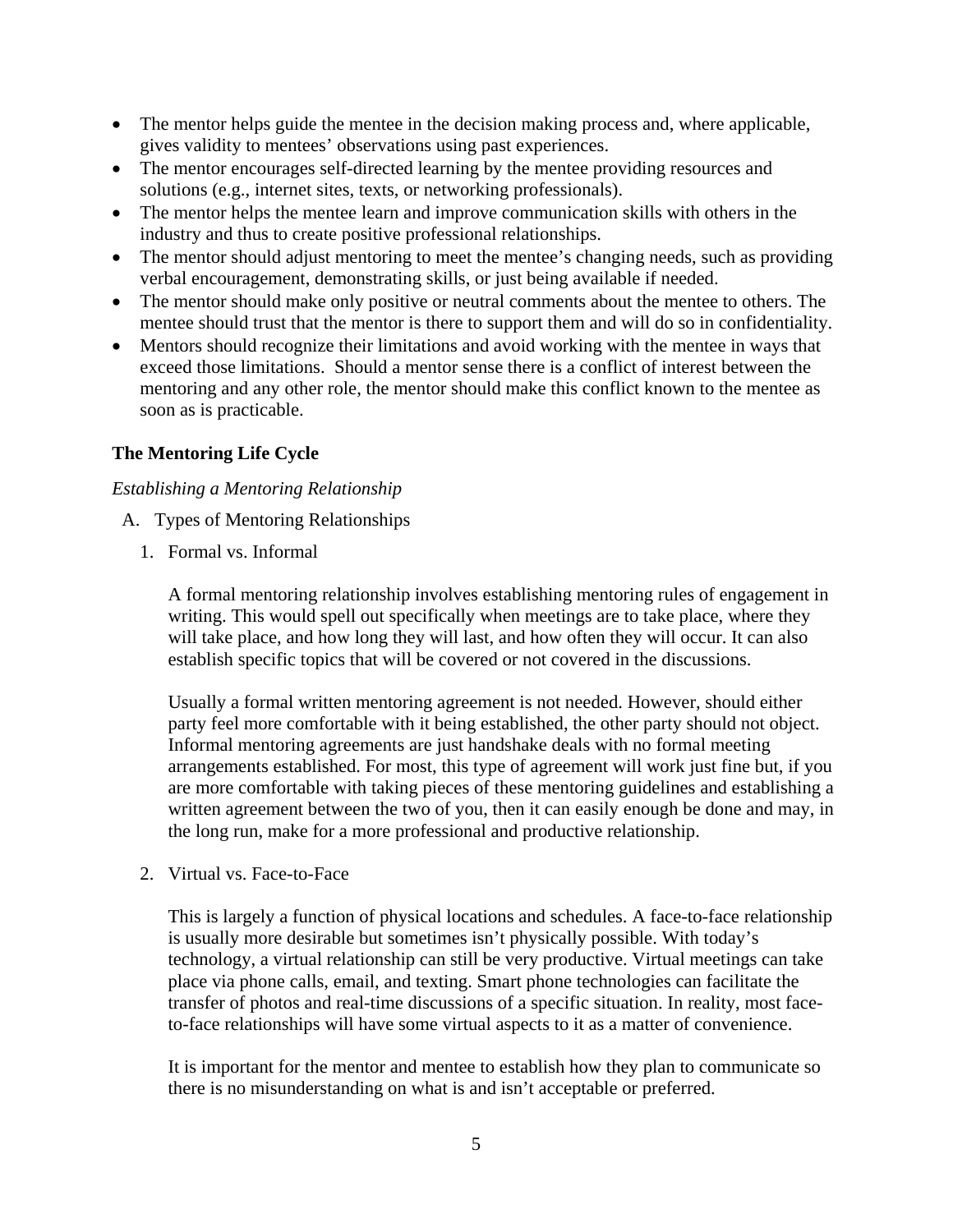#### 3. Peer-to-Peer

While we usually think of mentoring as being a relationship between a more experienced mentor and a less experienced mentee, a peer-to-peer relationship can be equally rewarding. In this situation, two colleagues with a similar level of knowledge and experience agree to share information with one another. These relationships can speed up the learning curve for both parties in a very positive way. The lack of established experience can, in some ways, lead to more open adoption of new production practices. There is still strength in numbers and mutual benefits to be had for the parties involved.

#### 4. Open-Source Mentoring

Open-source mentoring is a relatively new concept in the business world that is catching on with some momentum in the last few years. The idea behind open-source mentoring is that perhaps a mentor within your traditional scope is not available or may not be the most forthright with sharing information. For example, in an established business, a supervisor may not be the best mentor for employee seeking to advance one day to the supervisor's position. In agriculture, some producers have questioned the wisdom of training their future competitors.

In open-source mentoring, the mentee is mentored by someone in a related but mostly uncompetitive position. In business, this may happen by mutual agreement between two uncompetitive companies to send employees each other's way for management experience or mentoring. In agriculture, this sometimes happens by default in a geographic sense. A producer in one part of the country may not think of a young producer many, many miles away as a future competitor and be willing to share a lot more information with them then say someone across the road.

This may not paint a pretty picture of mentoring but the bottom line is that mentees should keep an open mind when it comes to establishing mentoring relationships. They may find someone with seemingly little in common with them a great source of information for how to establish and run a successful agricultural business.

#### B. Making the Mentoring Match

Identifying the right mentor-mentee relationship is fundamental to creating a great learning experience. The first step is to establish communication between the two parties. The mentor should have an understanding the mentee's goals and vision for their operation. However, the key is for each party to understand their own AND the other party's goals and objectives that they wish to accomplish as a result of the relationship. In this way, competencies are established and potential benefits identified for both parties so they can make an informed judgment on the desire to proceed.

Each party will benefit if the other party will provide some fundamental information. The potential mentor should make an effort to write down some of the routine activities that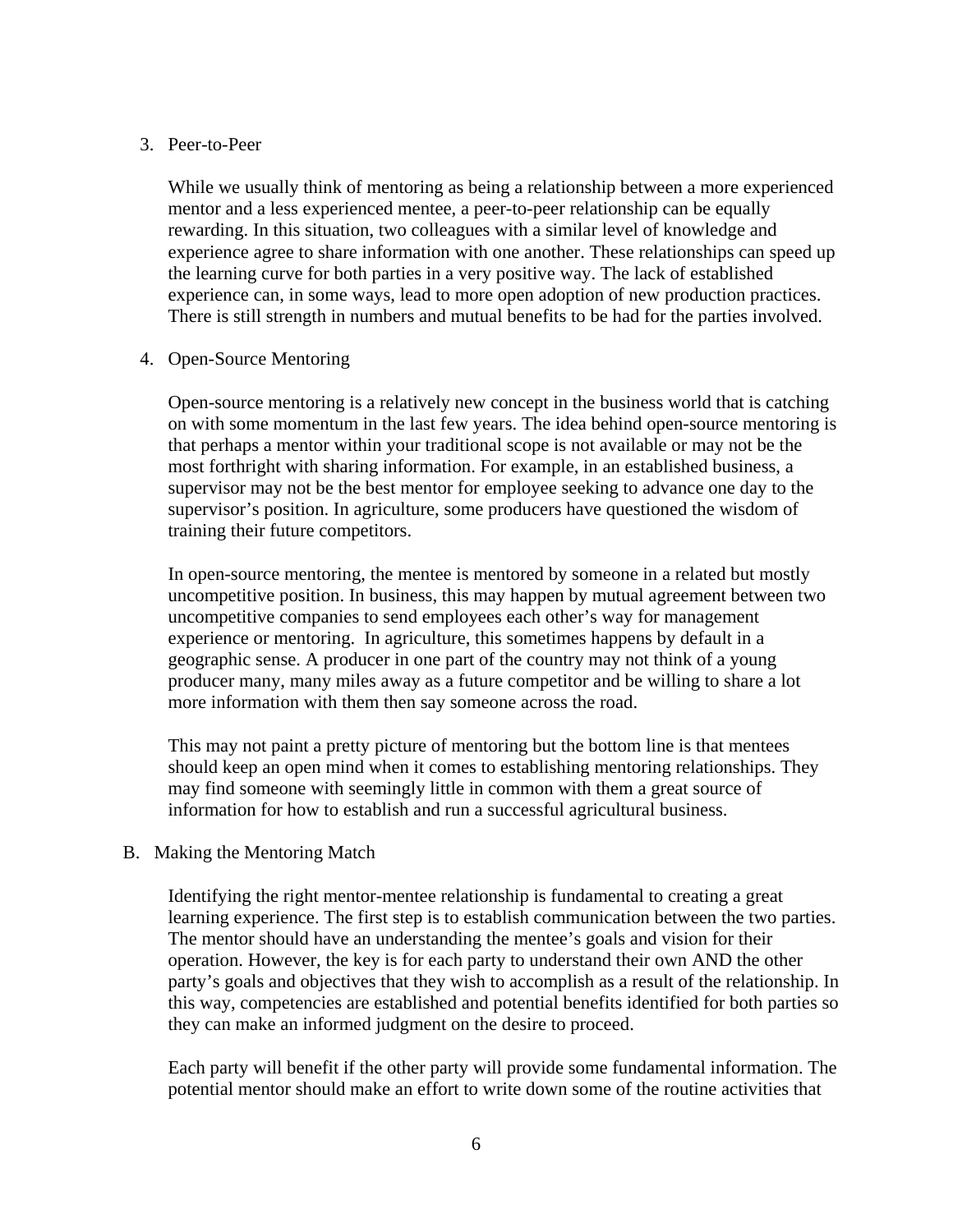they do on a daily, weekly, monthly, and annual basis. What are some of the skills that you, the mentor, have to offer a beginning producer? Are you really good at pasture management? Do you have a strong animal science or nutrition background? Perhaps marketing is your forte. Then, give some thought to what makes your farm unique. Do you direct market products to the consumer? Do you use any special production practices or have unique breed qualities in your flock?

For the potential mentee, they should do something similar but focus less on the here and now and more on the before and after. What educational background do you bring with you and what new ideas would you like to establish as a part of your operation? Do you have any unique skills that you would like to build upon? List your past and current jobs. What skills do you think are needed in the agricultural operation you envision running? What skills are you most interested in learning? What information do you feel you are in need of learning about the industry?

The mentor-mentee match may not be easily established but writing down these few things and sharing them with one another is a good start. Assuming both parties are comfortable proceeding, they should move into establishing some groundwork along the lines of the preceding section on roles and responsibilities. Included in this should be the establishment of the length and timing of the relationship. The easiest way to do this is with the establishment of a production/mentoring timeline. To do this, the mentor needs to write out their annual production and marketing activities in a timeline fashion. The mentee should do the same with the added information of when they would most like to be bending the ear of the mentor for guidance. The mentor and the mentee need to decide if the logistics of their various time commitments and desires are a good enough match to proceed with the mentoring relationship.

The final component to establishing a mentoring match is a personality match. During the preceding process of exchanging information about each other's skills, desires, and schedules, it should become apparent if their personalities are going to be in conflict. If either party is uncomfortable with proceeding they should forego the relationship or establish it in such a way that they are comfortable with ground rules.

#### *Maintenance of the Mentoring Relationship*

Above all else, the mentoring relationship should be built on respect. If, at any time, one of the parties feels the other is being disrespectful, it should be discussed openly and honestly. This includes violations of trust. Each party is expecting the other to be respectful of confidential information. All violations of trust, intentional or unintentional, should be immediately disclosed and discussed.

Other potential pitfalls that need constant attention in maintaining a good mentoring relationship include:

1. Limited time. Experience has shown that having limited time and energy available to devote to the relationship is one of the largest obstacles in maintaining a good mentoring relationship. The mentee should be vigilantly cognizant of making efficient and effective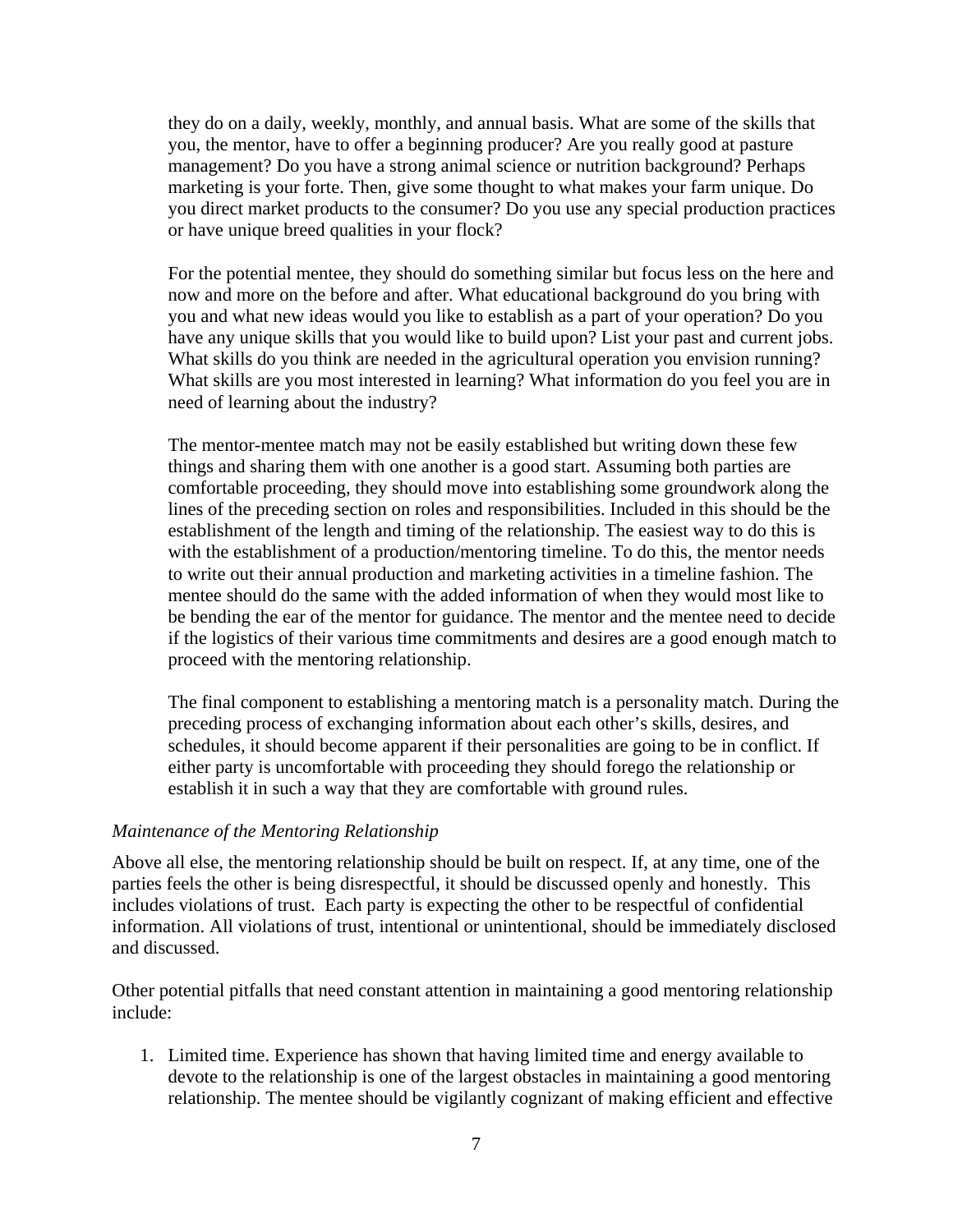use of the mentor's time. Take advantage of email, telephone and other opportunities to stay in touch and share information without interrupting day-to-day activities any more than necessary.

- 2. Lack of knowledge/skills. After establishing the relationship, you may discover that there is not the common ground between the two of you that was expected. The mentee may need advice in an area in which the mentor does not feel competent to advise in. In this situation, the mentee should be encouraged to take the initiative to find another person to get the information they desire.
- 3. Over-dependence. Over-dependence can go in either direction in a mentoring relationship. In particular, it is not wise for the mentee to become over-dependent on the mentor. It is valuable for the mentee to have someone to contact for advice in the future, however, it should be everyone's goal to grow in professional development to the point that they become independent colleagues.

### *Evaluating and Ending the Mentoring Relationship*

Evaluation of the mentoring relationship should be ongoing throughout. This is best done by celebrating successes. For example, the establishment of a "vision plan" for the mentee's operation and prioritization of his/her professional needs and goals is an important step in getting the relationship started. It should be celebrated.

Along the way, as the mentee meets some of the goals and objectives they have established, they should be celebrated as a mutual accomplishment. As challenges are identified and questions are answered, they should be celebrated. The mentor and the mentee have mutual responsibility to bring enthusiasm and optimism to the relationship. As such, overcoming obstacles or figuring out something new should be cause for celebration.

Having said all this, exit interviews and open and honest evaluations of one another is a fundamental learning tool that will help each party grow professionally. Notice to end the mentoring relationship should allow for at least one meeting where a final review and proper closure can take place between the two parties. At the very least, a review of the goals and objectives established during the relationship and success in meeting them should be conducted. Mentors should provide positive feedback on mentee strengths as well as constructive criticism on areas still needing development and improvement. The mentee should provide the mentor with positive feedback on what worked well, and constructive criticism addressing what could be have been done differently. This will help the mentor to grow as a producer and as a mentor. This feedback between the mentor and mentee can be done in written or oral format, depending on individual preferences.

# **Final Thoughts**

Whether you are a seasoned mentor or a first-time mentee, your experience in a good mentoring relationship can lead to tremendous satisfaction. The mentoring process can sometimes seem overwhelming and a bit confusing. These guidelines are meant to provide guidance and structure to help cultivate a successful mentoring relationship.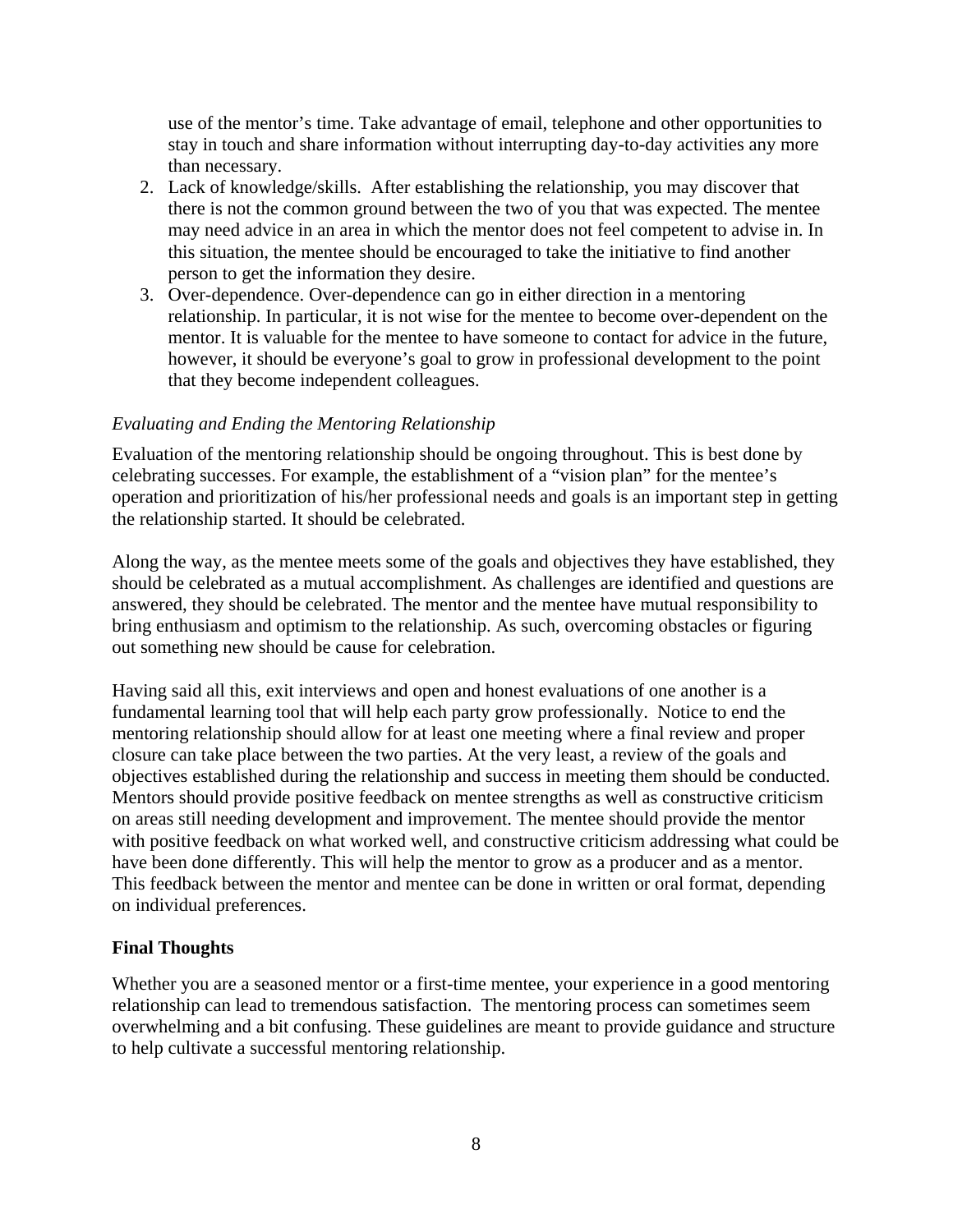# Mentee Checklist

# Establishing a Good Mentoring Relationship

- □ Establish contact with a potential *mentor*.
- □ Communicate goals and vision for *your* operation to the potential mentor.
- □ Communicate skills and information *you* desire to acquire as a result of the mentoring relationship.
- □ Establish an understanding of the goals and objectives the *mentor* would like to accomplish as a result of the mentoring relationship.
- □ Agree to establish a mentoring relationship with the *mentor* or start over by establishing contact with a new potential mentor.

# Maintaining a Good Mentoring Relationship

- □ Establish mutually agreed upon modes of communication with *your mentor.*
- $\Box$  Establish how often and how long meetings and conversations will take place with *your mentor.*
- $\Box$  Establish potential topics to be covered.
- $\Box$  Establish the expected length of the relationship.
- $\Box$  For each communication/meeting
	- o Identify when, where, and how long.
	- o Clearly identify the topic.
	- o Establish next meeting/communication.
- □ Celebrate accomplishments and communicate appreciation to *your mentor*.

# Evaluating and Ending a Good Mentoring Relationship

- □ Establish with *your mentor* a desire to evaluate your mentoring relationship and move on to a peer-to-peer relationship*.*
- $\Box$  Complete final mentoring meeting and review.
- □ Communicate feedback to *your mentor* on mentoring relationship including final inventory of goals and objectives met or not met as a result of the relationship.

This checklist was produced by Jay Parsons and supported by the National Sheep Industry Improvement Center under a 2011 Sheep and Goat Industry Grant Initiative project with the American Sheep Industry Association, Inc.